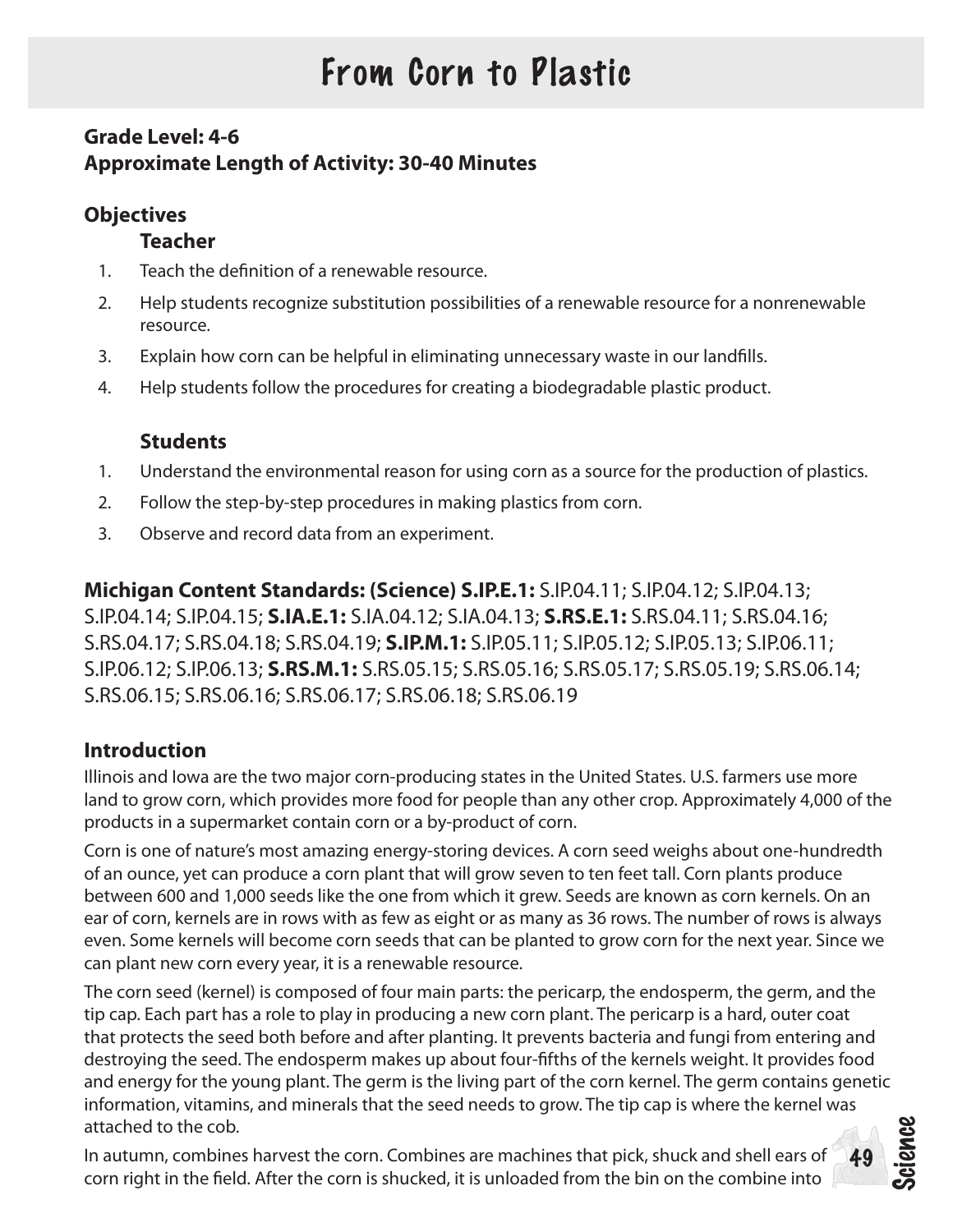a truck or a wagon with an unloading auger. When the trucks and wagons are full of corn, they transport the corn to a grain elevator or unload it into a storage bin. A grain elevator is a cylinder-like structure made out of poured concrete and steel. When a truck or wagon with grain arrives at the elevator, the wagon is weighed. The clerk at the elevator office subtracts the weight of the wagon or truck from the total weight to determine the weight of the corn. The clerk uses a sample to measure the moisture content and weight of the corn. Next, the trucks and wagons go to the elevator storage area where the corn is dumped into a pit. The corn is drawn into the elevators by way of augers in a pipe system.

Over the past several years, many new products have been developed from corn. They include:

**Cornstarch Packaging Material -** Packaging peanuts are made with more than 95 percent cornstarch. They are used to fill in boxes to protect the contents. The cornstarch packing peanuts are lightweight, shock absorbing, totally biodegradable, do not attract rodents and contain no oil. The packing peanuts are made from a renewable resource (corn) and are reusable.

**Golf Tees -** Tees are made from cornstarch with biodegradable additives and small amounts of inorganic minerals. Golfers use the tees to hold their golf ball up off the ground. Golf tees made from corn are lightweight, paint free, stronger, reusable and totally biodegradable. They can replace the use of wooden tees, which helps our environment since trees can take as much as 30 years to grow while corn grows each year. Golf tees made from cornstarch decompose in water, carbon dioxide, and biomass, so golf courses are littered less than with traditional wooden or plastic tees.

**Ethanol -** Ethanol is a high performance fuel made from corn that is safe for our environment. It burns cleaner and pollutes less than petroleum fuels. Since ethanol is made from a renewable resource (corn), it can be replenished. Using ethanol saves nonrenewable petroleum and reduces our dependence on oil from other countries.

**Plastics -** Most plastics are made from oil products, a nonrenewable resource. Plastics do not break down or biodegrade. Because of this, plastics last for thousands of years and take up a great deal of room in landfills. Landfills are filling up and experts believe the landfills in the United States will reach maximum capacity in the next 20 years. A solution to this problem is plastics made from corn products such as cornstarch. Plastics made from corn will break down. Unlike oil, corn is a renewable resource. Plastics from corn will help to reduce space needed for landfills.

Science

50

#### **Materials Needed**

- "Making Biodegradable Plastic" worksheet
- 2 cups cornstarch
- $\cdot$   $\frac{1}{4}$  cup corn oil
- 2 cups water (approximately)
- • 30 plastic resealable bags
- • 2 packages food coloring (4 bottles/packages)
- Tablespoon medicine droppers
- Microwave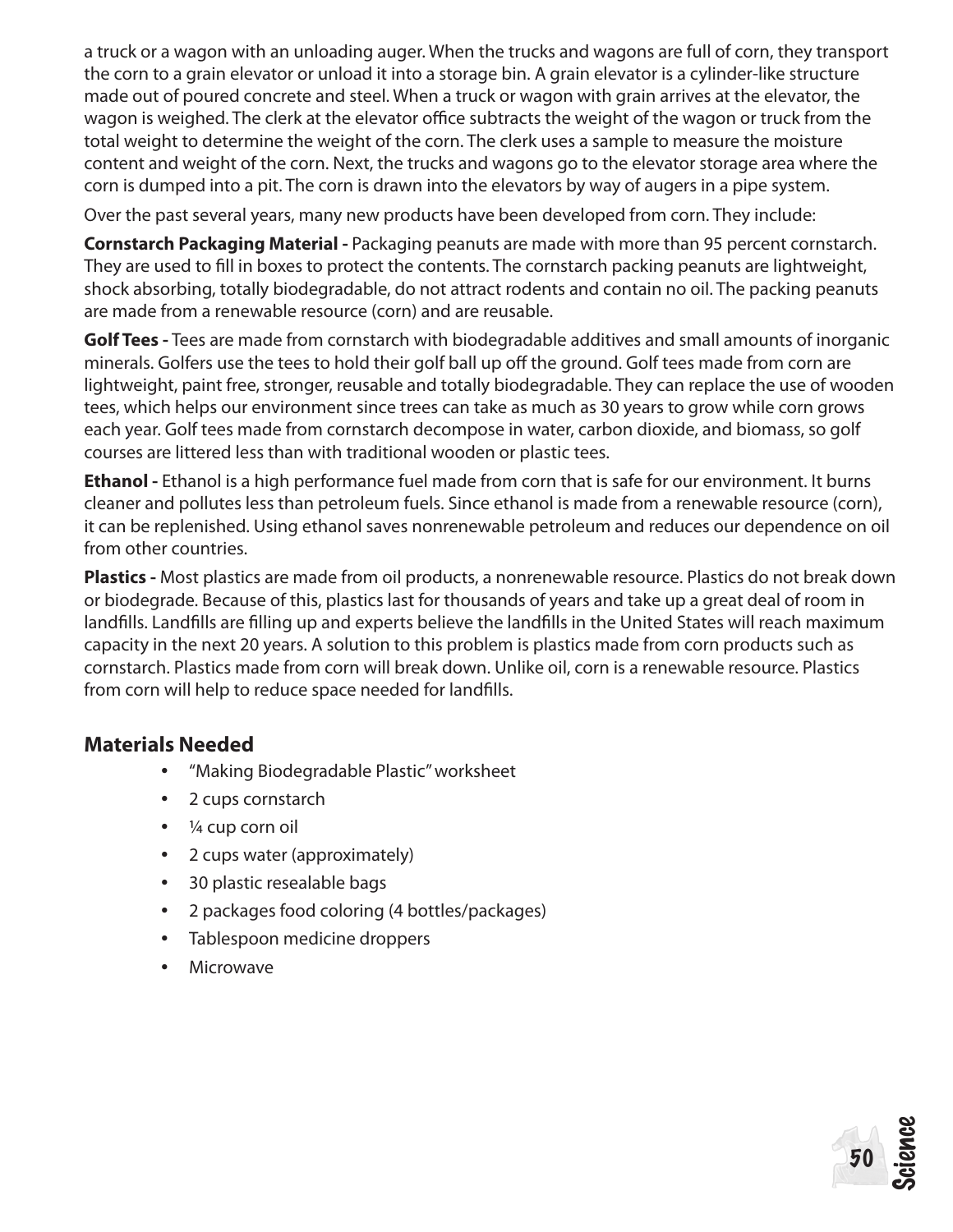## **Activity Outline**

- 1. Begin with a discussion about plastics. Have students name things they can think of that are made of plastics.
- 2. Explain how plastics do not biodegrade and are taking up space in landfills.
- 3. Discuss with students how researchers have discovered how to make a biodegradable plastic from corn.
- 4. Using their worksheet, have each student make their own biodegradable plastic.
- 5. Place a tablespoon of cornstarch in a plastic resealable bag.
	- Add two drops of corn oil to the cornstarch.
	- Add one and one-half tablespoons of water to the corn oil and cornstarch.
	- Add two drops of your favorite food coloring to the mixture. Seal the bag and knead well to form a consistency.
- 6. Have students complete the questions on their worksheet.

### **Discussion Questions**

- 1. Why is it necessary to find other forms of materials instead of depending on oil?
- 2. What could you make out of plastic if you let it harden?
- 3. Discuss additional methods or products.

### **Related Activities**

- 1. Expose your biodegradable plastic to sunlight and air. Compare daily observations to traditional plastic.
- 2. Bury plastic and biodegradable plastic in the soil. Observe each week and record results.
- 3. Free samples of "eco foam," a biodegradable packing material, can be obtained from: National Corn Growers Association, 1000 Executive Parkway, Suite 105, St. Louis, MO 63141-6397.
- 4. The lesson "Food and Fiber Products" located in the science section of this curriculum guide.
- 5. The lesson "Corn: An A-mazing Plant" located in the social studies section of curriculum guide.